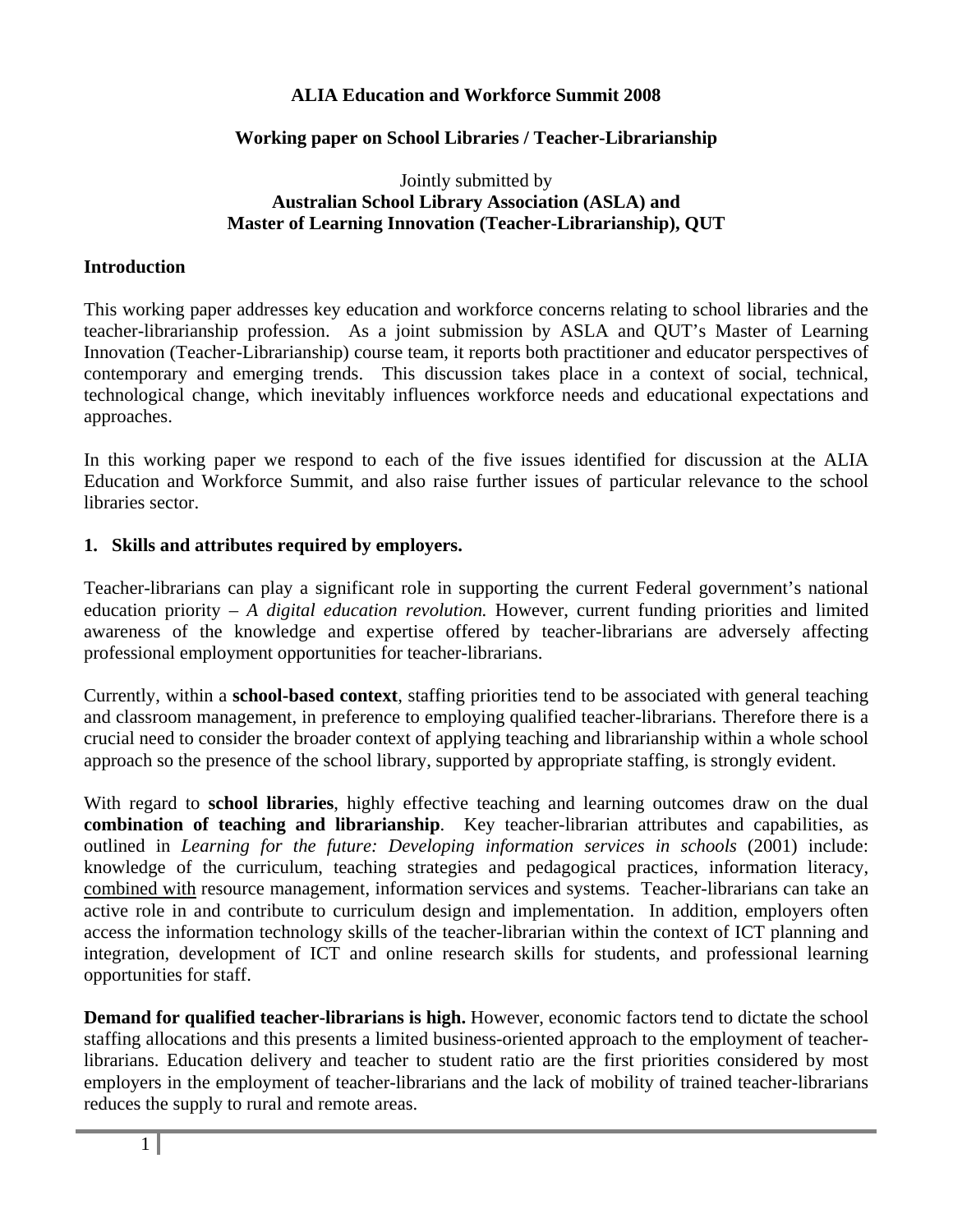**The lack of clearly defined career paths and minimal recognition of dual qualifications** limits the attraction of teachers to undertake a second degree to become a teacher-librarian. Currently, all education systems hold minimal data on staff with appropriate qualifications in teacher-librarianship for principals and relevant employers within the school sector to access to source qualified, quality teacherlibrarians.

Staffing definitions as presented in *Learning for the future: Developing information services in schools* (2001) continue to provide parameters for the effectiveness of employing teacher-librarians and other para-professional staff in the school library context.

**A teacher-librarianship graduate** can be expected to support highly effective teaching and learning outcomes by performing multiple roles as outlined in *Learning for the future: Developing information services in schools* (2001). A qualified teacher-librarian is able to combine teaching and librarianship; for example, knowledge of the curriculum, teaching strategies and pedagogical practices, information literacy are combined with resource management, information services and systems. The teacherlibrarian should take an active role in and contribute to curriculum design and implementation.

A **minimum expectation for a teacher-librarian** graduate is being able to manage a small library with no additional support and to administer the database, manage resources, develop the collection, teach information literacy and IT literacy skills.

The general feeling within the teacher-librarianship profession is that school leaders have a sometimes **limited and varied understanding of the knowledge and experience of teacher-librarians** and their potential effectiveness on student academic achievement within a school environment. It is essential to raise awareness, among school leadership and the community, to develop a higher consciousness of the skills, attributes, knowledge and expertise of a dual qualified, teacher-librarian through principals' associations, unions, departments of education, state and federal education ministers.

# **2. Defining the industry**

'Industry' seems too confined a term to encapsulate the diversity of roles, contexts and endeavours of the LIS profession in general, and especially in a school-based environment. Possible alternative terms might be **'professional information community'** / 'professional information school community'. In defining the 'industry' it is important to acknowledge the special role and professionalism of teacherlibrarians within the diverse LIS sector, recognising that school libraries are integral to the 'informationlearning' environment.

**A possible uniting concept for defining the wider 'industry' is that of 'information-learning nexus'** which applies at all levels – formal primary/secondary/tertiary; workplace; community; life wide/lifelong learning.. While teacher-librarians are information-learning experts in school contexts, librarians in all information sectors are increasingly involved in the education process.

In reality **the school library extends beyond the 'LIS industry'** since it is integral to the wider school community. Teacher-librarians offer specialist knowledge and experience as educators, and information literacy and curriculum experts within this wider educational context.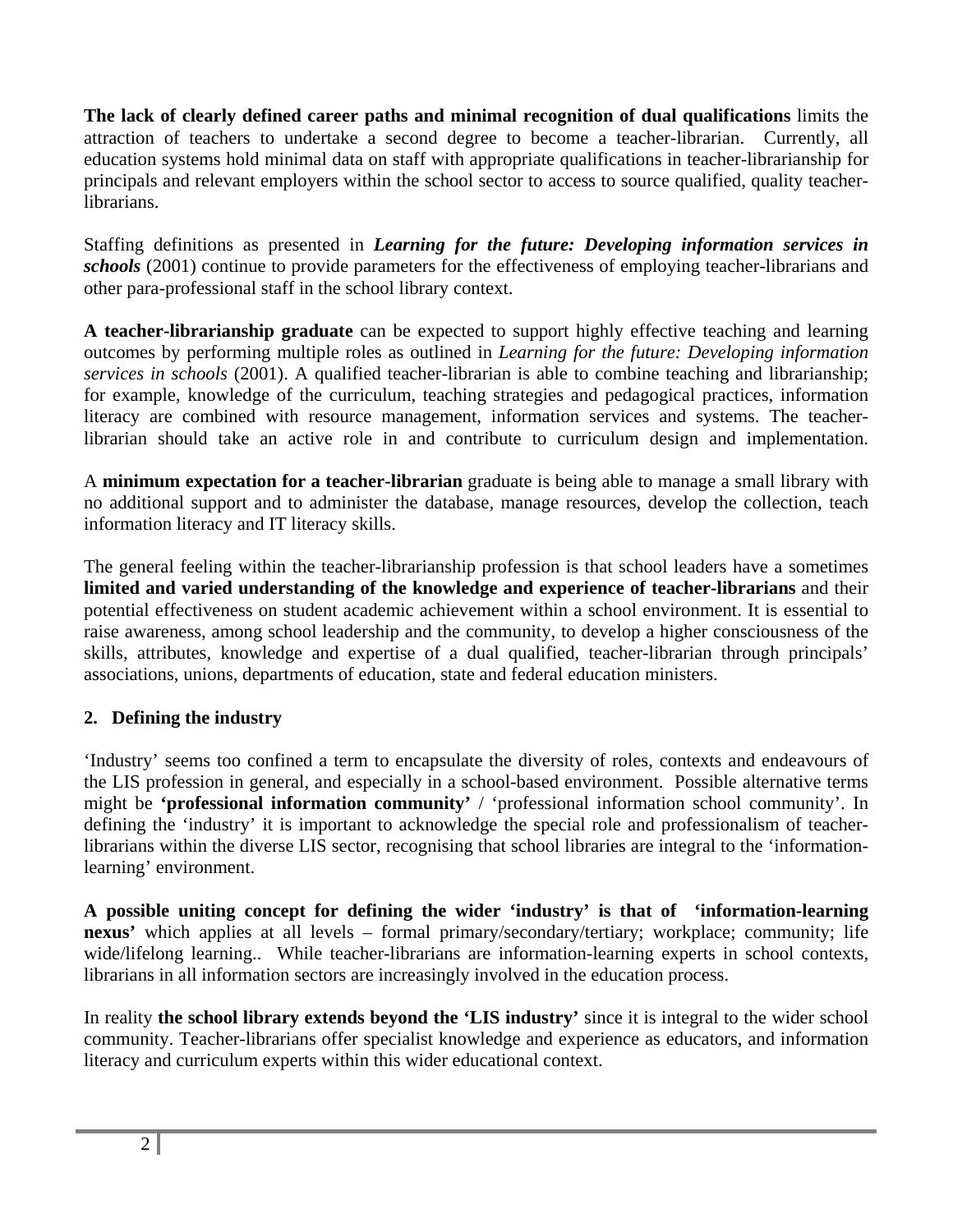*Learning for the future: Developing information services in schools* (2001) offers **a blueprint for teacher-librarianship**. The ASLA/ALIA *Standards of professional excellence for teacher librarians* (2004) represent the professionalism of Australian teacher-librarians. These two documents offer a proven model for ongoing discussion and development of the teacher-librarian and wider LIS profession.

The importance of **support staff** also needs to be included in the defining of the profession within a school library given the integration and use of emerging technologies.

**Evidence-based research / decision-based research is needed to define the** profession and school library staffing school needs. The traditional roles of librarians, information professionals and teacherlibrarians need to be constantly reviewed to be flexible and responsive to social/technological/educational change. Perhaps we need an updated statement on how ALIA views the role and professional status of teacher-librarians through a revision of the joint ALIA/ASLA statements, e.g. *Teacher Librarians in Australia*, May 2003.

**Outside perceptions** still tend to focus on the literature / reading / library management and routine clerical tasks such as stamping and shelving books. These are not necessarily negative perceptions, for example, literature and reading (in all media) are essential to the school curriculum. Even so, members of the school community are often not aware that the teacher-librarian is also a qualified teacher and, as a result, is treated as a para-professional.

There has been ongoing debate about the use of **the term 'library'.** No one brand can be identified; indeed, the notion of a 'brand' seems to oversimplify the diversity of information and learning contexts in which LIS professionals operate. This is particularly evident in school libraries with their multiple information-learning perspectives.

Library is a widely recognised and accepted term that implies physical and virtual social space that is associated with information and learning, access and connections. Perhaps we just need to emphasise the dynamic nature of libraries as "information-learning nexus."

# **3. Recruitment issues – getting and keeping the best people in the library industry.**

The **identification of potential school leaders** needs to be fostered within a school community to encourage entry into a teacher-librarianship course/program. Career path options need to be explored within the school library sector that is reflective of the descriptive language, advocacy and culture of teacher-librarianship as a **curriculum leader, information specialist and information services manager**. Career path opportunities are a reality in the diverse or blended roles in middle to executive management in current school/college/tertiary environments. School library teams are beginning to emerge that consist of a wide range of information professionals – teacher-librarians, IT managers, computer technicians, resource teachers, librarians, library technicians, library assistants and teacher aides, museum/curators/archivists.

**Employers need to provide incentives** (financial, e.g. scholarships, and personal) and study leave to encourage entry into training programs and provide public acknowledgement of the work done by library staff and the vital role of the school library in the school community. Employers also need to understand that the school library is not an environment to appoint personnel who mistakenly see the school library as a place where they can engage in minimal teaching and classroom contact and only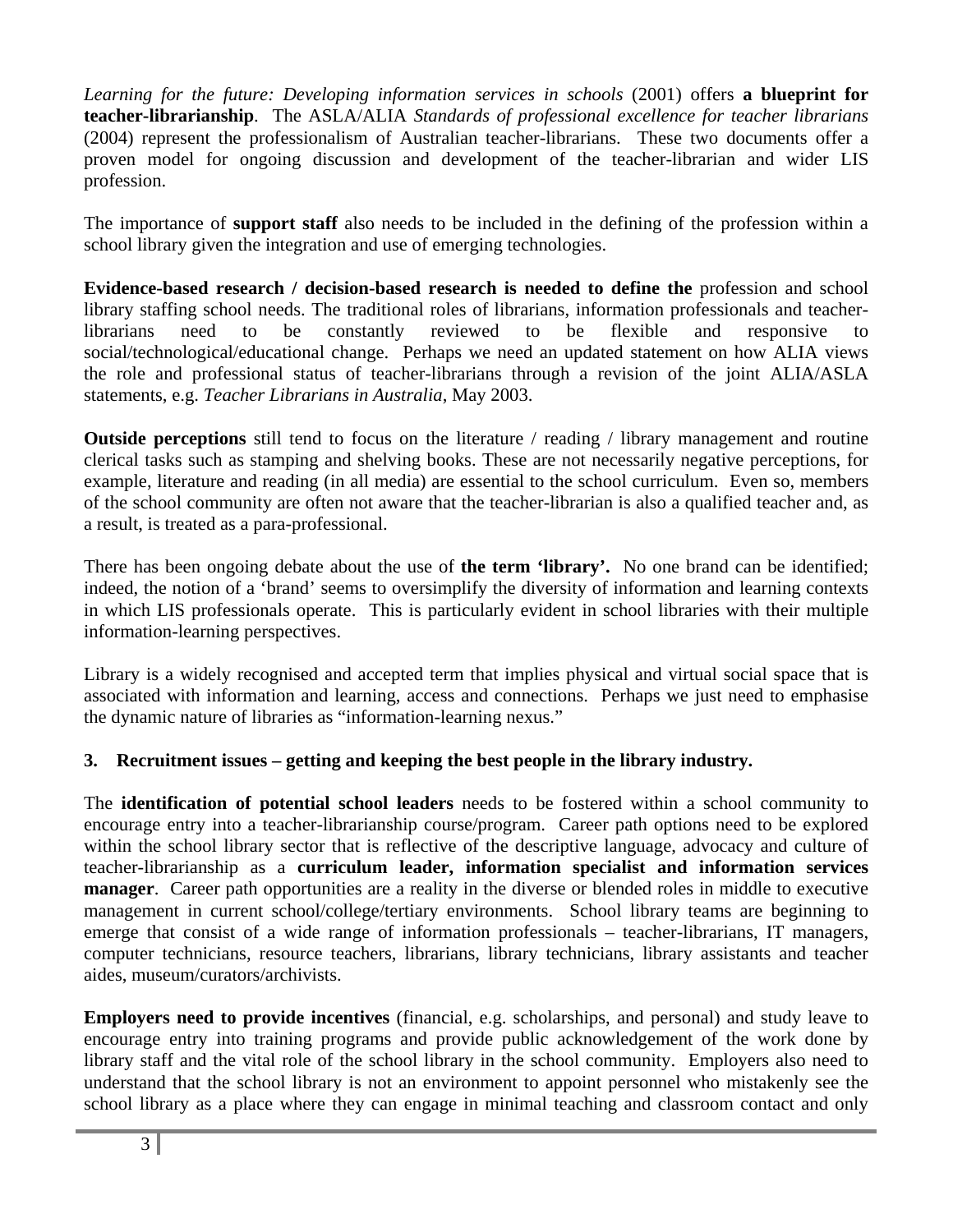engage in 'managing' the library. Should a vacancy arise in a school library, it is imperative the employer seeks the services of a qualified teacher-librarian or a teacher currently undertaking studies in teacher-librarianship.

**Rural and remote locations are often neglected due to the lack of mobility of trained teacherlibrarians** and incentives to relocate to these areas. The pre-requisite requirement for entry to teacherlibrarianship training, though essential, provides some supply limitations, as most teachers embark on a second degree later in their teaching career. Also, if any formula for staffing of school libraries is applied there is the lack of ongoing, guaranteed employment as a teacher-librarian.

Within the next 5 to 10 years quite a number of **teacher-librarians will retire from the profession** and the likelihood of their replacement is uncertain in some areas. Shortage of trained staff, changing educational structures and learning environments and limited funding will impact on staffing choice.

### **4. Basic professional qualifications**

Within the school based environment it is still crucial to retain **dual qualification linkages**. For example, undergraduate degree in education with graduate certificate in library/information studies or master's level qualifications in library studies (teacher-librarianship).

**Professional learning at all levels** needs to foster responsive, flexible learners for the changing social/technological environments. LIS and teacher-librarianship education needs to promote continuous professional learning **beyond 'training'**. Postgraduate courses might be underpinned by the concept of 'mastery' – theoretically based learning that builds on real world experience that widens conceptual understandings beyond standards to support developing professional practice.

**Teacher-librarianship courses should continue to include professional practice in school libraries** and also non-school environments – in order to extend the professional understandings and opportunities of their graduates. Similarly, students from 'general' LIS courses might benefit from some experience in school libraries to support their learning as educators/information literacy specialists.

**Systemic professional development** is crucial for curriculum design, development and delivery as it extends the knowledge base and expertise in a number of related discipline fields, e.g. literature studies, cyber studies, digitally mediated library services.

School library staffing should be within **a team based focus** for delivery of teaching and learning, information management and services within the complex information landscape. Where possible, support for library technicians (library assistants/aides) to upgrade their qualifications needs to be nurtured.

# **5. What should be the role of ALIA in library education and workforce development?**

**ALIA recognition of LIS and teacher-librarianship courses is important**. The accreditation process offers the opportunity for peer review in a wider professional context and promotes the quality and viability of courses. However, it is important to consider the potential challenges associated with peer review in a competitive tertiary education environment.